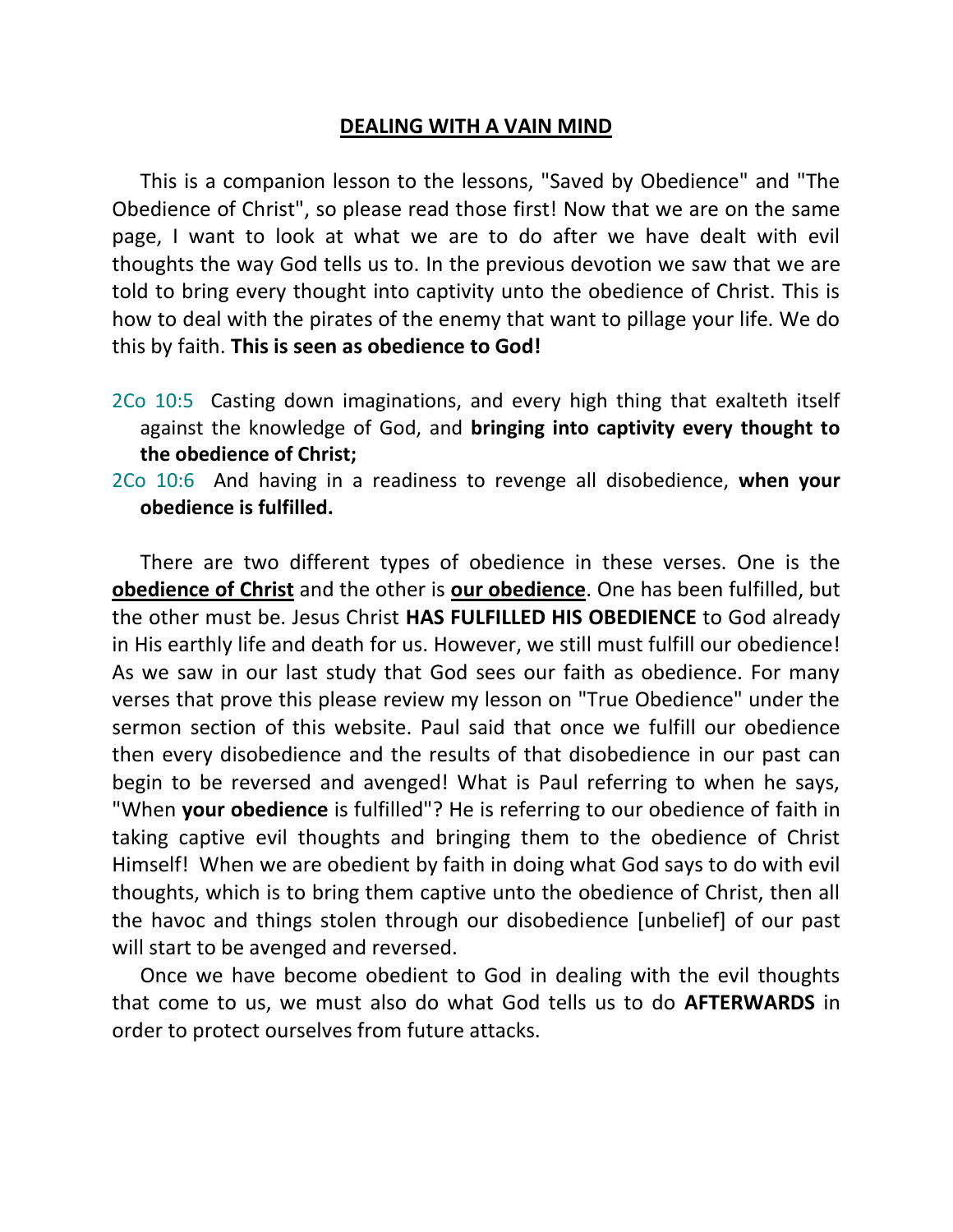- **Php 4:6 Be anxious for nothing; but in every thing by prayer and supplication with thanksgiving let your requests be made known unto God.**
- **Php 4:7 And the peace of God, which passeth all understanding, shall keep your hearts and minds through Christ Jesus.**
- **Php 4:8 Finally, brethren, whatsoever things are** true**, whatsoever things** *are* **honest, whatsoever things** *are* **right, whatsoever things** *are* **pure, whatsoever things** *are* **lovely, whatsoever things** *are* **of good report; if** *there be* **any virtue, and if** *there be* **any praise, think on these things.**

Here Paul is talking about dealing with thoughts of worry, anxiety, and care. We are to bring them to God and cast them upon Christ and His obedience. [**1 Peter 5:7, 2 Cor. 10:5**] If we will do this then God will give us peace to our heart and mind. However, if we do not do what verse eight says, then we will be visited again by the pirates. In the ancient world pirates attacked ships primarily that were not armed or protected well. This is the same with our enemy! If he sees that our mind and heart are unprotected then he will surely attack us over and over again! Paul knew that if our mind is not filled with something good, then the enemy will attempt to fill it with evil. Paul gave God's prescription for keeping our mind and heart full and guarded so the enemy has fewer inroads into our mind. Paul said to **actively think** on godly things- what is true, honest, just, pure, lovely, of a good report, and praiseworthy. If we fill our mind with **TRUTH** then pirate **LIES** will find a much harder time entering in to start with!

Eph 4:17 This I say therefore, and testify in the Lord, that ye henceforth walk not as other Gentiles walk, in the **vanity of their mind**,

Here Paul is admonishing believers not to walk in the **vanity** of their mind. The Greek word for vanity here means **empty or futile**. We are not to live with an empty mind! Anything that is empty begs to be filled with something. A vacuum sucks in anything to fill it. When we fail to fill our mind with God's truth and Word, then the enemy pirates will be sent on raiding expeditions against us! The more truth that fills your heart and mind, the less the pirates of evil thoughts will have inroads into you. No right thinking pirate today would attack a naval air-craft carrier! Why? Because it is so well protected! So it is with us. If our mind and heart is filled with the Word and the message of Christ and His finished work, then the mental warfare will not be as intense. A new believer with little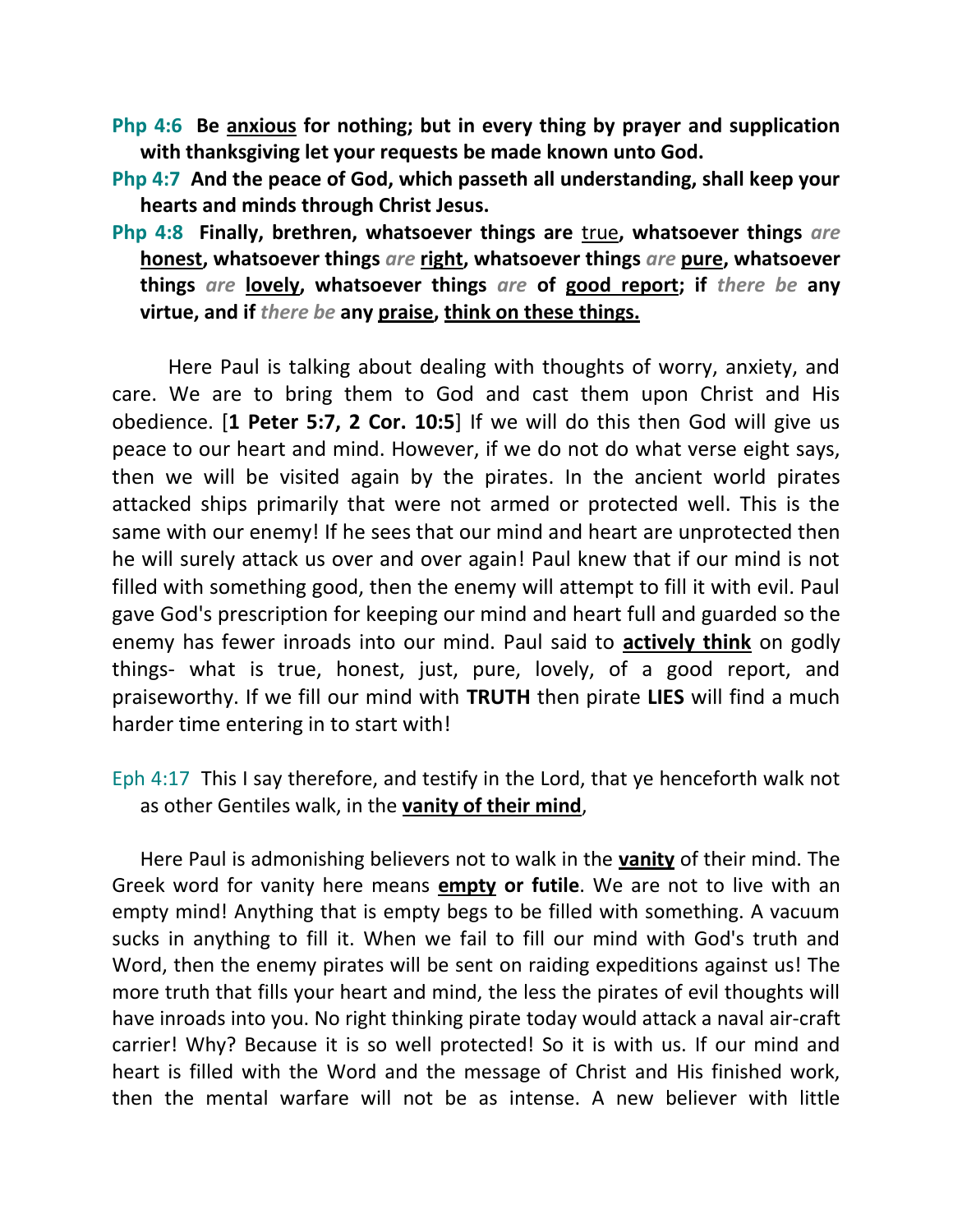knowledge of the Word often experiences constant and intense thought battles. We will never get to a place where we will not be attacked by evil thoughts but we can experience great peace of mind if we actively think on the Word of God.

1Co 2:16 For who hath known the mind of the Lord, that he may instruct him? **But we have the mind of Christ.**

We have the mind of Christ through the Word of God and the Holy Spirit. God's Word is His mind. When we fill our minds with God's Word, especially about the New Covenant, then we have put on the mind of Christ. When we put on the mind of Christ by filling our mind with God's truth, then it will protect us!

1Pe 4:1 Forasmuch then as Christ hath suffered for us in the flesh, **arm yourselves likewise with the same mind**: for he that hath suffered in the flesh hath ceased from sin;

We are armed and protected when we fill our mind with the message of Christ and His sufferings for us. His sufferings and death have freed us from the control of sin. Jesus suffered in the flesh by dying to sin. When we keep in mind our identification with Christ in his death, burial, and resurrection then this will protect us from the enemy! Keeping in mind what the obedience of Christ has accomplished for us in His finished work will cause us to be armed against the enemy's thoughts! This is putting on the helmet of salvation. [**Eph. 6:17**] A helmet protects our head. Keeping in mind the finished work of Jesus and His obedience for us, will protect our mind like a helmet does a head.

Rom 8:6 For to be carnally minded *is* death; but to be **spiritually minded** *is* **life and peace.** 

Being carnally minded comes from allowing thought pirates to run free in our head and heart! To be spiritually minded is to focus upon Christ and our identification with His obedience. When we think on Christ and His finished work then the Holy Spirit will fill our heart and mind with life and peace! No pirates are allowed! One of the benefits of staying in the Word of God is that we will know the truth and when lies come to us we can easily recognize them! [**John 8:32**] Some lies dress up quite deceptively and some look very appealing. If we do not